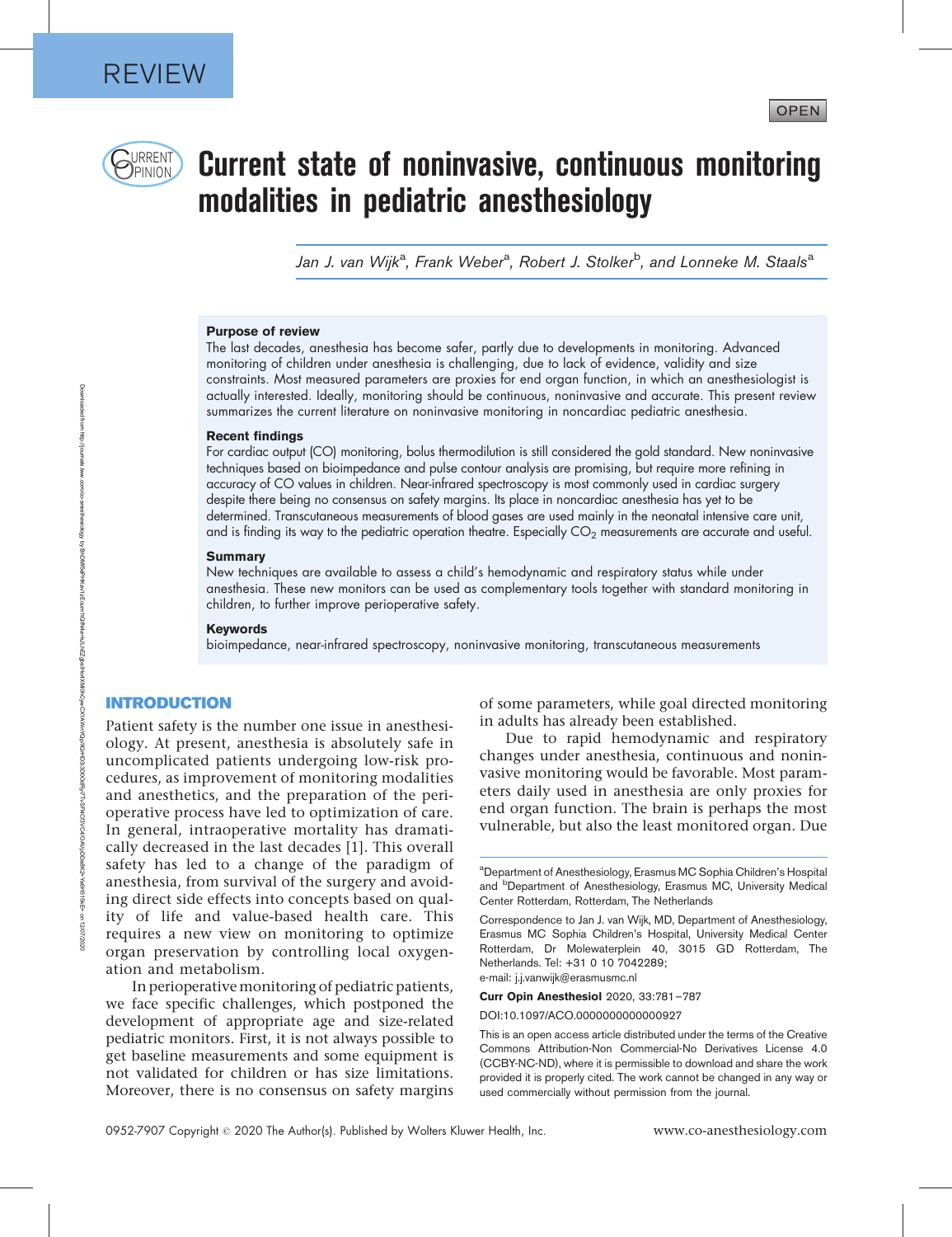### KEY POINTS

- Noninvasive continuous blood pressure measurements are available for children, and show good agreement, however with some underestimation of SBP.
- $\bullet$  For noninvasive measurement of CO in children, bioimpedance techniques seem promising, although further refinement in accuracy during anesthesia is needed.
- Near-infrared spectroscopy is at present the best available monitor to measure regional tissueoxygenation and tissue-perfusion.
- Transcutaneous measurement of carbon dioxide is complementary to blood sampling and capnography.

to the development of encephalopathy in (ex)preterm neonates requiring multiple surgeries, pediatric anesthesiologists are especially interested in brain perfusion [2]. We know that a short anesthetic in healthy children is harmless, but if this is still the case in high-risk neonates and infants undergoing multiple procedures remains unknown  $[3^{\bullet\bullet}]$ . It is unclear what exactly happens within the brain during anesthesia, due to changes in fluid status, cerebral perfusion pressure,  $CO<sub>2</sub>$  pressure and unknown local factors.

The current review focuses on recent developments and current evidence on noninvasive monitoring in noncardiac pediatric anesthesia. We will concentrate on cardiac output (CO), near-infrared spectroscopy (NIRS) and transcutaneous blood gas analysis as monitors that may guide our interventions to optimize end organ function of our patients.

#### HEMODYNAMIC MONITORING

Blood pressure (BP) measured noninvasively with the oscillometry technique (NIBP) has a good correlation with intra-arterial BP (IABP), also in infants and neonates [4]. However, changing the site of measurement from the arm to another location may provide less reliable information. Large deviations are common when NIBP is measured from the leg or forearm in children under anesthesia, compared with arm NIBP. Leg NIBPs are usually lower than arm measurements in children, in contrast to higher leg NIBPs in adults. In children the soft, compliant pediatric arteries produce less augmentation of the signal than stiffer adult arteries. Also a reduced sympathetic tone and a relatively reduced blood volume in the lower limbs of small children may play a role  $[5", 6-8]$ .

Continuous noninvasive BP can be measured with a finger cuff, measuring noninvasive finger arterial pressure (FINAP) by clamping the finger artery to a constant volume and varying the counter pressure [9,10]. With the Nexfin monitor (Table 1), FINAP is reconstructed into a brachial arterial pulse pressure waveform. In children, the FINAP was reliable, with a good level of agreement for DBP and mean arterial pressure between the Nexfin and IABP. However, underestimation of Nexfin SBP was observed [11,12].

The CNAP monitor (Table 1) provides beat-tobeat noninvasive pressure readings. In pediatric patients, the continuous BP readings were clinically useful. However, there is some variation in accuracy, especially with SBPs. Cuff placement was sometimes problematic, so further development in finger cuffs for children is necessary [14,15].

#### CARDIAC OUTPUT MEASUREMENTS

CO is the product of cardiac stroke volume (SV) and heart rate (HR). CO is measured by transpulmonary dilution techniques, requiring central venous catheterization [16,17]. Bolus thermodilution is still the most accepted reference method [18]. Less invasive techniques have become available, such as pulse contour cardiac output analysis, arterial pressure curvebased CO measurements, transesophageal Doppler (TED) and partial rebreathing of  $CO<sub>2</sub>$ . Transthoracic echocardiography or ultrasonic monitors are noninvasive, but noncontinuous measures [16,17,19–21].

Pulse contour analysis (PCA) of IABP waveforms can estimate CO continuously [17]. PCA can be measured noninvasively with devices such as the Nexfin monitor or Mobil-O-Graph (Table 1). Pediatric studies using this method are limited. The PCAderived CO values of the Mobil-O-Graph were measured in awake adults and children at least 10 years of age, and showed to be comparable with twodimensional echocardiography CO values; however, the values were not interchangeable  $[22$ <sup>\*\*</sup>]. At low CO values, PCA-derived data were higher than data from echocardiography. This type of CO measurement needs further refining in accuracy and precision, before it can be used in pediatric anesthesia.

Another technique of measuring CO continuously is based on the bioimpedance method. Bioimpedance cardiography measures changes in thoracic electrical bioimpedance during the cardiac cycle via electrodes on the skin, from which SV, and subsequently CO can be calculated [23]. Several devices are on the market measuring bioimpedance, electrical velocimetry or bioreactance (Table 1).

Electrical velocimetry relates the maximum rate of change of impedance to peak aortic blood acceleration during the cardiac cycle. The change in orientation of the red blood cells in the aorta, from random during diastole (high-impedance state) to an aligned or parallel orientation during systole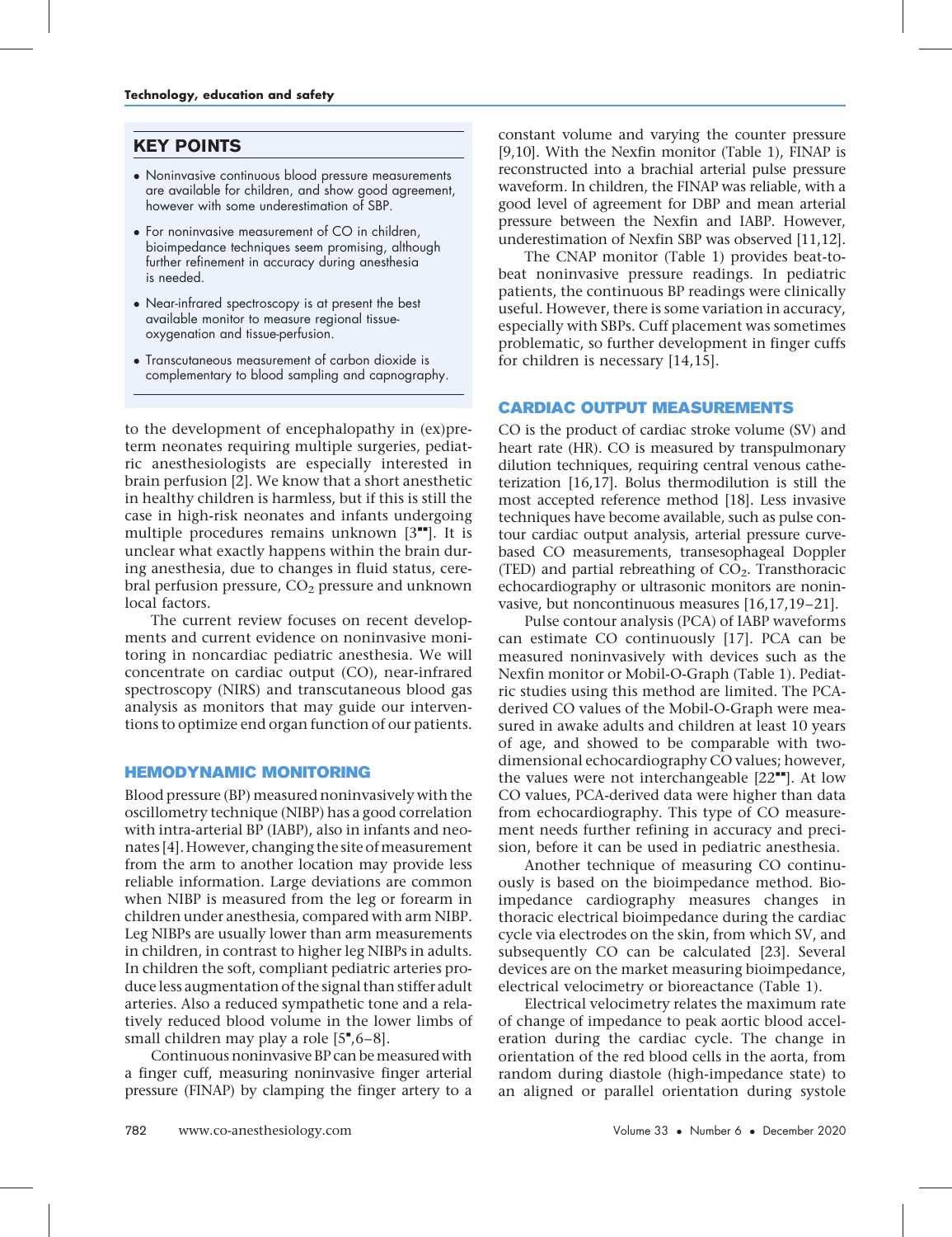| Measurement<br>of | <b>Device name</b><br>(manufacturer)                                                          | <b>Technology</b>                                                                     | Use in pediatric patients<br>(literature)                                                                                                                                              | <b>Method</b>                                                                                                                                                                                                                                                              |
|-------------------|-----------------------------------------------------------------------------------------------|---------------------------------------------------------------------------------------|----------------------------------------------------------------------------------------------------------------------------------------------------------------------------------------|----------------------------------------------------------------------------------------------------------------------------------------------------------------------------------------------------------------------------------------------------------------------------|
| Cardiac output    | Mobil-O-Graph (I.E.M.<br>GmbH, Stolberg,<br>Germany)                                          | <b>PCA</b>                                                                            | Zocalo et al. $[22$ <sup><math>\blacksquare</math></sup> ]<br>Only investigated in<br>children of 10 years and<br>older                                                                | Oscillometric cuff placed around<br>the arm, measures peripheral<br>BP, determines central BP<br>waveform and quantifies<br>several parameters including<br>CO                                                                                                             |
| Cardiac output    | ICON (Cardiotronic/<br>Osypka Medical, Inc, La<br>Jolla, California, USA)                     | Thoracic<br>bioimpedance/<br>Electrical<br>cardiometry                                | King et al. [28]<br>Coté et al. [24]<br>Observational studies in<br>children 1 day to<br>19 years old                                                                                  | In neonates and small infants: 4<br>EKG electrodes placed on the<br>left leg, left chest, left neck and<br>forehead or cheek. Older<br>patients: 2 EKG electrodes on<br>the left chest and 2 on the left<br>side of the neck                                               |
| Cardiac output    | Aesculon (Osypka Medical<br>GmbH, Berlin, Germany)                                            | Thoracic<br>bioimpedance/<br>Electrical<br>velocimetry                                | Absolute CO values in<br>children not reliable<br>(Tomaske et al. [25])                                                                                                                | 2 EKG electrodes on the left chest<br>and 2 on the left side of the<br>neck                                                                                                                                                                                                |
| Cardiac output    | NICOM (Cheetah Medical,<br>Wilmington, Delaware,<br>USA)                                      | Transthoracic<br>bioreactance                                                         | Not feasible in children<br>$<$ 10 kg (Dubost et al.<br>$[31]$ ; Sun et al. $[30]$                                                                                                     | A current injecting device (high<br>frequency, 75 kHz alternating<br>current) and 4 dual sensing<br>electrodes, placed on the<br>thorax                                                                                                                                    |
| Cardiac output    | IQ, model 101<br>(Noninvasive Medical<br>Technologies LLC,<br>Auburn Hills, Michigan,<br>USA) | Thoracic<br>bioimpedance                                                              | Martin et al. [13]                                                                                                                                                                     | Prewired hydrogen electrodes on<br>the skin, and 3 EKG electrodes<br>on the precordium and each<br>shoulder. A 100 kHz, 4 mA<br>alternating current is passed<br>through the thorax by the outer<br>pairs of electrodes and the<br>voltage is sensed by the inner<br>pairs |
| Cardiac output    | USCOM (USCOM Ltd,<br>Sydney, New South<br>Wales, Australia)                                   | Doppler ultrasound,<br>transthoracic                                                  | Intermittent measurement.<br>Reliable measurement in<br>children, when operated<br>by trained user (Dhanani<br>et al. [21]; Cattermole<br>et al. [20])                                 | Transducer/probe placed on the<br>chest in suprasternal position                                                                                                                                                                                                           |
| Cardiac output    | NICO (Novametrix<br>Medical Systems Inc,<br>Wallingford,<br>Connecticut, USA)                 | Partial rebreathing<br>of $CO2$ ,<br>determines CO<br>via the Fick<br>principle       | Less accurate in patients<br>ventilated with $<$ 300 ml<br>tidal volume (Levy et al.<br>$[19]$                                                                                         | Via an ETT without leak                                                                                                                                                                                                                                                    |
| Continuous BP     | Nexfin HD monitor<br>(BMEYE, Amsterdam, the<br>Netherlands)                                   | FINAP; finger<br>volume clamp<br>method                                               | Accurate for continuous<br>measurement of MAP in<br>children, but sometimes<br>difficult placement of<br>finger cuff in small<br>children (Lemson et al.<br>[12]; Garnier et al. [11]) | Finger cuff with infrared<br>photoplethysmography. Built-in<br>physiological calibration<br>method (Physiocal; BMEYE) to<br>check and adjust the set point<br>of the clamped artery every 80<br>heartbeats. Also measures CO<br>with PCA                                   |
| Continuous BP     | CNAP monitor 500<br>(CNSystems<br>Medizintechnik, Graz,<br>Austria)                           | <b>CNAP</b> values<br>represent the<br>arterial pressure<br>at the brachial<br>artery | Studies in children $\geq$ 20 kg.<br>Sometimes difficult<br>placement of finger cuff<br>(Tobias et al. [15]; Kako<br>et al. [14])                                                      | Cuff around 2 adjacent fingers on<br>the same side as an arm cuff;<br>calibration with upper-arm<br>oscillometric measurements                                                                                                                                             |

#### Table 1. Devices for noninvasive hemodynamic measurements

BP, blood pressure; CO, cardiac output; ETT, endotracheal tube; FINAP, finger arterial pressure; MAP, mean arterial pressure; PCA, pulse contour analysis.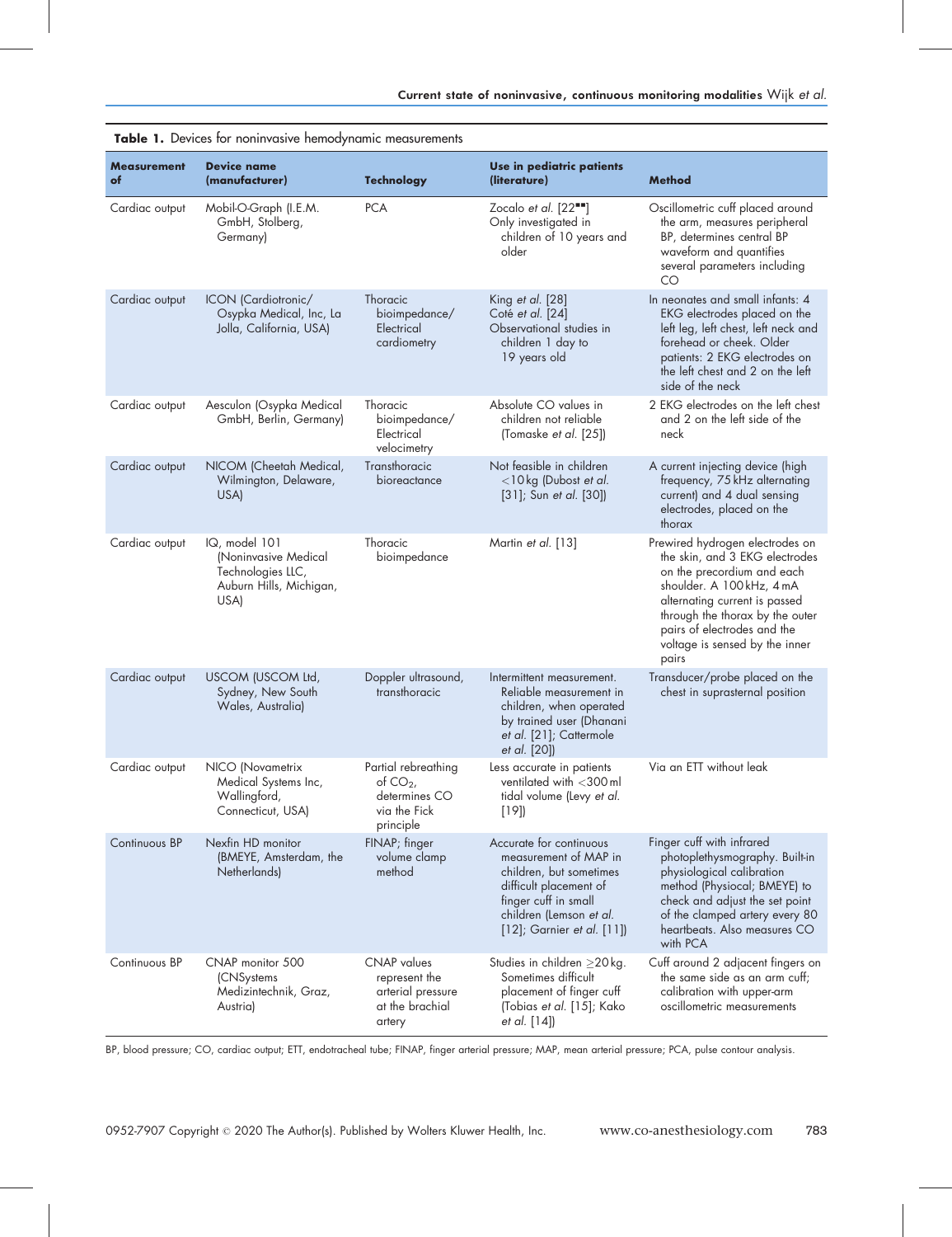(low-impedance state), causes changes in electrical conductivity and electrical impedance [24]. In pediatric patients studies showed agreement, but not consistently [25–27]. Observational studies with the ICON monitor in 402 children, ranging from preterm neonates to teenagers, showed that continuous cardiovascular parameter assessment was feasible during anesthesia for patients of all sizes and that it provided useful, real-time information regarding adverse hemodynamic changes and the response to interventions [24,28].

Bioreactance is the analysis of the variation in the frequency spectra of a delivered oscillating current that occurs when the current traverses the thoracic cavity. It is less susceptible to interference than bioimpedance [17,29]. NICOM CO values showed a good correlation and agreement with echocardiography during anesthesia in pediatric patients with normal heart anatomy, but no agreement in pediatric patients with a cardiac defect [30]. In children undergoing major abdominal surgery, the NICOM showed poor correlation between confidence interval values obtained by bioreactance and TED [31].

A meta-analysis of CO monitoring devices in adults found that no noninvasive device or technology was interchangeable with bolus thermodilution; the percentage of error was 42% for bioimpedance and 45% for noninvasive PCA, where a maximum of 30% percentage of error is considered acceptable [32]. Still, the noninvasive CO monitors could be interesting bedside monitors, as the percentage of error was similar to that of minimally invasive CO monitors, such as FloTrac (Edward Lifesciences Corp., Irvine, California, USA).

#### NEAR-INFRARED SPECTROSCOPY

Almost 30 years after the introduction of the first commercially available NIRS monitor the value of NIRS and its applicability in pediatric anesthesia are still a matter of debate.

NIRS is still misunderstood while a short introduction to its technical background would help to use it in the best interest of patients at risk of inadequate tissue oxygenation [33,34",35]. NIRS provides blood flow independent real time information regarding regional tissue oxygenation  $(r-SO<sub>2</sub>)$ , and the oxygen uptake/consumption balance. It should not be confused with pulse oximetry.

Cerebral NIRS monitoring has become a standard monitoring tool in many pediatric cardiac centers and neonatal ICUs. In noncardiac pediatric anesthesiology, however, NIRS has not yet become part of the standard monitoring equipment, and the price of the disposables certainly requires careful patient selection.

Despite significant scientific efforts during the last two decades aiming at the definition of normal ranges [36,37] and lower safety margins [38–41] of cerebral  $r-SO<sub>2</sub>$  in children, consensus regarding these important targets has not yet been reached. Many pediatric anesthesiologists have adopted common adult patient intervention limits like baseline r- $SO<sub>2</sub> - 20%$  or an absolute value less than 55% [35]. Gómez-Pesquera et al. [42<sup>\*\*</sup>] recently demonstrated the association of a decrease in cerebral  $r-SO<sub>2</sub>$  of less than 20% and negative behavioral changes on postoperative day 7 in noncardiac pediatric patients.

Kamata et al. [43"] reported a decrease in cerebral  $r$ -SO<sub>2</sub> values during laparoscopic surgery in children, not reaching awake baseline levels, while hemodynamic and respiratory parameters remained unchanged. Costerus et al. [44"] reported decreases in cerebral r-SO<sub>2</sub> (<10% from baseline) during neonatal thoracoscopic surgery and favorable neurodevelopmental outcome within 24 months despite severe intraoperative acidosis.

Two recent studies conducted in infants found no evidence of an effect of awake caudal [45"] and spinal [46] anesthesia on cerebral  $r$ -SO<sub>2</sub>.

#### RECENT DEVELOPMENTS IN NEAR-INFRARED SPECTROSCOPY MONITORING

The list of new applications of NIRS monitoring in pediatric anesthesiology is continuously growing.

Combined cerebral and peripheral (muscle) NIRS monitoring is a new trend, with some initial evidence of its capability to detect early stage centralization [47].

The calculation of fractional regional tissue oxygen extraction  $[FTOE = (SaO<sub>2</sub> - rSO<sub>2</sub>)/SaO<sub>2</sub>]$  [48], a composite parameter reflecting the regional oxygen delivery/consumption balance is also becoming increasingly used.

Jildenstål *et al*. [49**"**] found an acceptable level of agreement between frontal and occipital recordings of cerebral  $rSO_2$ , introducing the possibility to apply NIRS during surgical procedures where the forehead is not available for sensor placement.

Neunhoeffer et al. [50] found a positive effect of red blood cell transfusion on FTOE and cerebral r- $SO<sub>2</sub>$  in postsurgical infants, suggesting the feasibility of both parameters as transfusion triggers.

Smarius et al. [51"] observed a significant reduction in cerebral  $r$ -SO<sub>2</sub> induced by hyperextension of the neck during positioning for cleft palate repair surgery in children.

Lang et al. [52"] found initial evidence of additional value of perioperative cerebral NIRS monitoring as a measure of intracranial pressure in symptomatic pediatric hydrocephalus patients.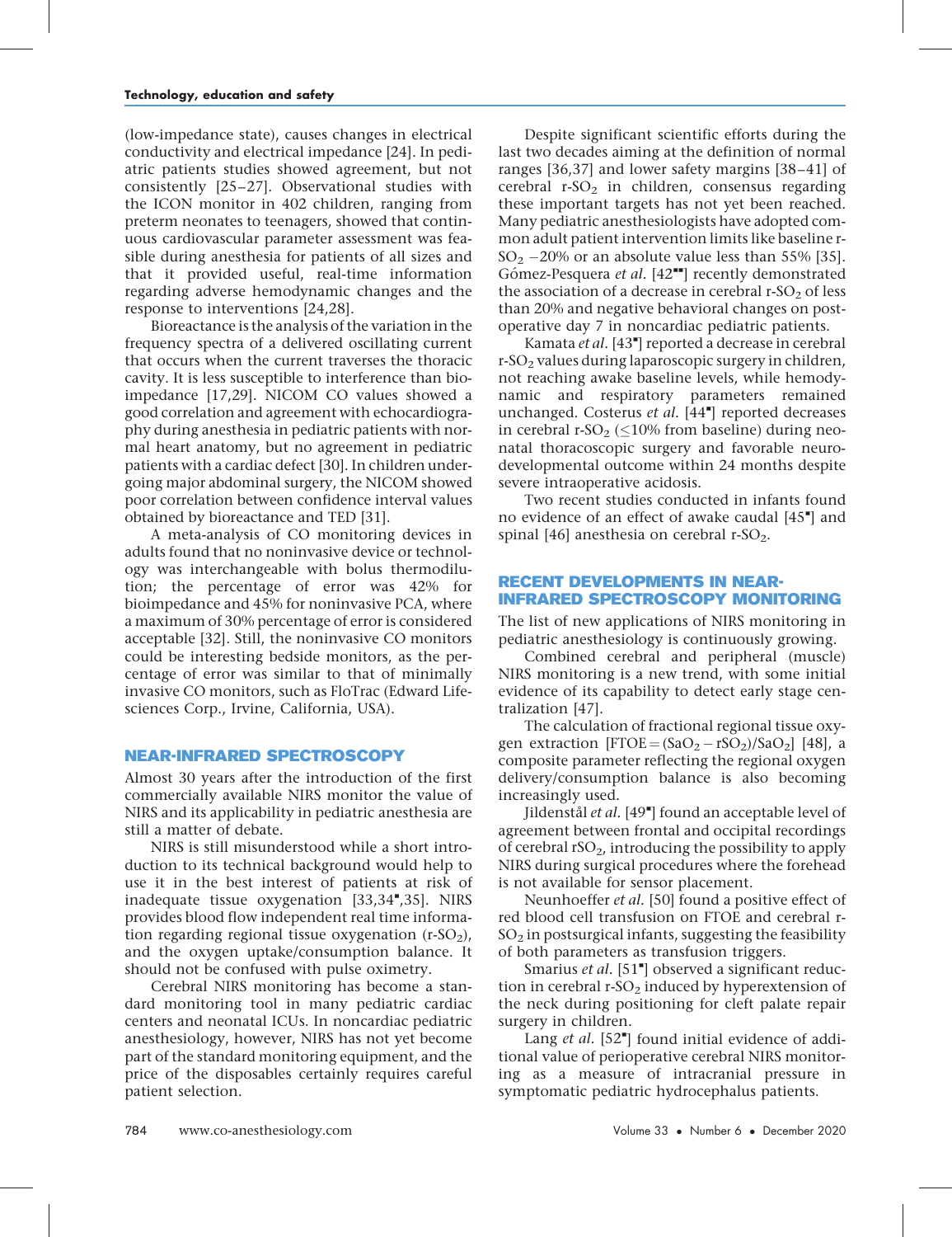#### NEAR-INFRARED SPECTROSCOPY DIRECTED HEMODYNAMIC MANAGEMENT

We recently developed a hemodynamic management algorithm using cerebral  $r$ -SO<sub>2</sub> as the single target parameter, using BP,  $PaCO<sub>2</sub>$ , HR and  $SaO<sub>2</sub>$  as major contributing parameters [34"]. A preinduction awake baseline  $r$ -SO<sub>2</sub> is defined as the lowest acceptable value during the anesthetic. Our experience from several hundred patients has confirmed the feasibility of this approach.

#### TRANSCUTANEOUS BLOOD GAS ANALYSIS

The principles of transcutaneous blood gas analysis have already been described in the late fifties by Clark and Stow-Severinghaus [53,54]. Although continuous and noninvasive, it was prone to errors compared with simpler techniques such as pulse oximetry. As the introduction of user-friendly transcutaneous sensors, their use is increasing. Especially, measurement of  $CO<sub>2</sub>$  is reliable. This is particularly important due to the increase of video-assisted procedures. Insufflation of  $CO<sub>2</sub>$  could lead to an increase in arterial  $CO<sub>2</sub>$ , which is a highly vasoactive substance. This is especially the case in neonates, whose brains are very sensitive for changes in  $CO<sub>2</sub>$  [55]. However, arterial blood gas analysis, despite the risks of invasive arterial lines, and capnography remain the gold standard. Transcutaneous  $CO<sub>2</sub>$  measurement could also be useful during endoscopic airway procedures or in spontaneously breathing children without a definitive airwayduring procedural sedation.Therefore, further developments on the use of continuous and noninvasive measurements would be favorable.

#### **TECHNIQUE**

Transcutaneous sensors locally heat the skin improving diffusion of oxygen and  $CO<sub>2</sub>$  through the skin [56]. This results in a close approximation of arterial values, although accuracy on oxygen measurements is restricted due to limited diffusion capacity and due to increasing skin thickness with age [57",58]. It is mostly used on neonatal and pediatric ICUs. However, its use in the pediatric operation theatre is limited and concerns still remain on the accuracy of measured oxygen values and its usability. Membranes of the device must be switched carefully and calibration has to be taken into account afterwards. Furthermore, a short equilibration time of 10 min after skin attachment is necessary, before measurements can be interpreted safely. Nevertheless, due to improvements in sensor application [57"], its use perioperatively has increased. During an operation, changes in

hemodynamics or fluid status and anesthetic agents as well as vasoactive medication could have effect on transcutaneous measurements by influencing the microcirculation, so doubts remain about the perioperative validity of measurements.

#### RECENT FINDINGS

Only few studies have been published on this subject. Nosovitch et al. [59] performed the first perioperative study in children in 2002. They concluded that of noninvasive measurements of  $CO<sub>2</sub>$ , transcutaneous values were slightly more accurate than end-tidal measurements. Dullenkopf et al. [60] compared end-tidal and transcutaneous measurements of  $CO<sub>2</sub>$  in 60 children under general anesthesia and found no significant difference in accuracy between the two methods. Karlsson et al. [61] concluded on a relatively small group of neonates under general anesthesia that measurements where technically possible but not yet accurate.

Recently, Chandrakantan et al. [62<sup>\*\*</sup>] compared end-tidal and transcutaneous  $CO<sub>2</sub>$  to venous blood gas values in children under 10 kg and showed that transcutaneous measured  $CO<sub>2</sub>$  has good correlation to venous values which are slightly better than standard end-tidal CO<sub>2</sub>. May et al. [63<sup>\*</sup>] reported similar results comparing single  $CO<sub>2</sub>$  values simultaneously obtained during arterial, venous, transcutaneous and end-tidal analysis in 47 children (mean age  $13.4 \pm 7.8$  years old) with cystic fibrosis during anesthesia. Transcutaneous monitoring was more accurate and closer to  $PaCO<sub>2</sub>$  than capnography.

#### **DISCUSSION**

The ultimate monitor should be easy to set up and should provide the pediatric anesthesiologist of continuous, noninvasive, accurate, reproducible and real-time measurements. Ideally, this would display end organ function.

So far, this monitor has not yet been available.

Some techniques, however, seem very promising. Regarding BP measurements and CO monitoring improvements are being made with regard to availability and accuracy in children. Further development of finger cuffs for smaller children is necessary. Although the bioimpedance technique seems very promising, drawbacks are that in young children the electrodes may be difficult to place, electrocautery induces loss of data, and arrhythmia or pleural effusion may limit its use [24,29,31]. Most importantly, more research needs to be conducted on the accuracy of the absolute CO values of these devices before it can be applied routinely during anesthesia in pediatric patients.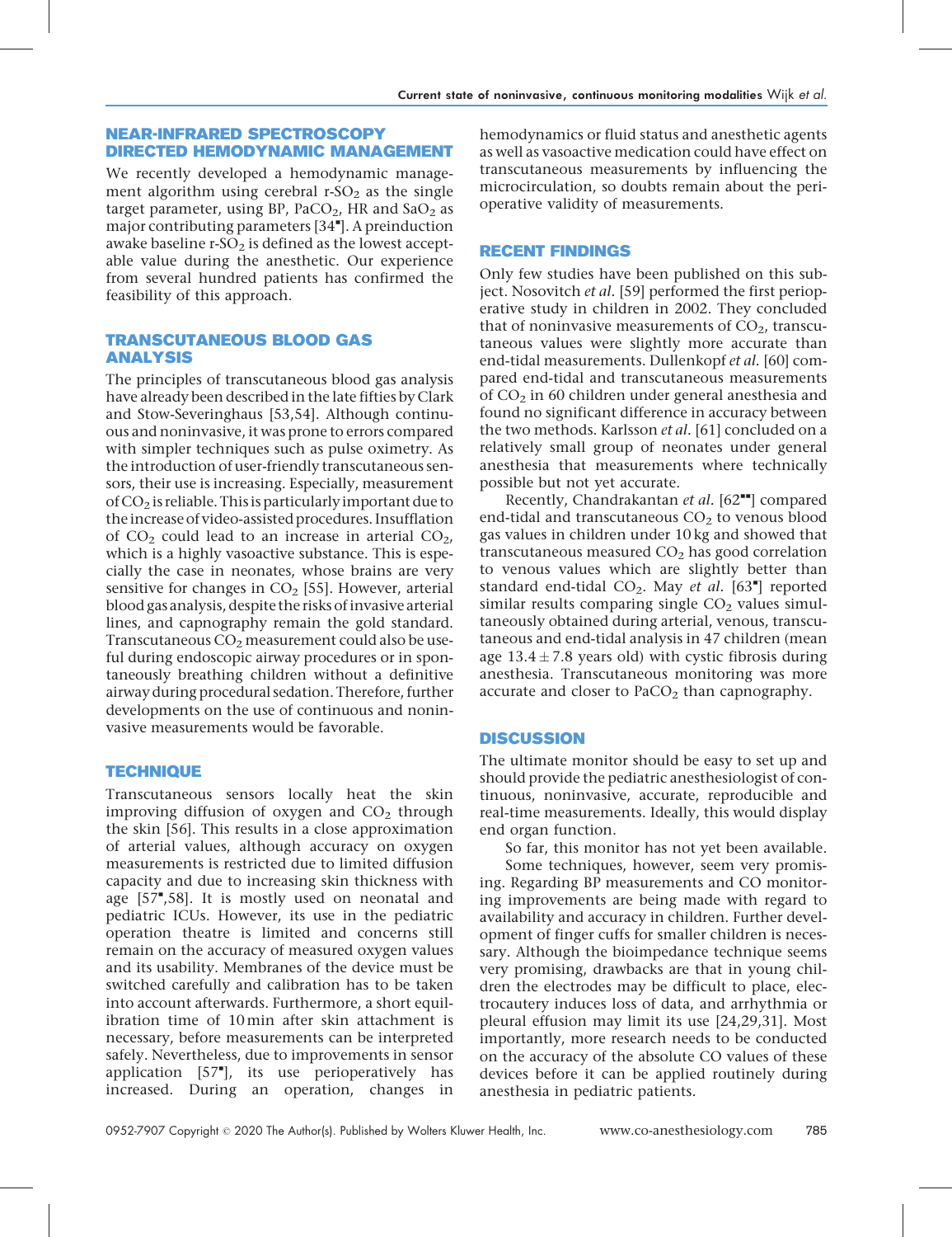NIRS is not the holy grail, but it is the best currently available to continuously and noninvasively measure regional tissue-oxygenation and tissue-perfusion. Using the  $r-SO<sub>2</sub>$  as the single outcome parameter in hemodynamic monitoring requires a paradigm shift in pediatric anesthesia toward tissue oxygenation, away from BP. Additional muscle NIRS monitoring may become the ultimate addition to ensure adequate oxygenation of all tissues.

Transcutaneous measurements are complimentary to, and not a replacement of other modalities. It is, however, a great advantage that noninvasively and continuously measurements are now available. But the gold standard for assessment of gas exchange remains blood gas analysis, and for correct tube placement capnography. In the near future more studies are required confirming validity in children under anesthesia and in areas where these measurements can contribute to safety such as laryngeal surgery, video-assisted procedures and procedural sedation.

#### **CONCLUSION**

Small steps are being made to improve the monitoring modalities in pediatric anesthesiology as new techniques are available to assess a child's hemodynamic and respiratory status while anesthetized. As perioperative safety is high nowadays, we face the challenge to take these small steps and use these new monitors as complementary tools together with standard monitoring in benefit of the most vulnerable patients.

#### Acknowledgements

The authors wish to thank Wichor Bramer, PhD, from the Erasmus MC Medical Library for developing and updating the search strategies, and Gail Scoones, MD, from the Department of Anesthesiology, Erasmus MC Sophia Children's Hospital, for critical appraisal of the article.

#### Financial support and sponsorship

 $N \cap \rho$ 

#### Conflicts of interest

There are no conflicts of interest.

#### REFERENCES AND RECOMMENDED READING

Papers of particular interest, published within the annual period of review, have been highlighted as:

- of special interest
- $\Box$  of outstanding interest
- 1. Lienhart A, Auroy Y, Pequignot F, et al. Survey of anesthesia-related mortality in France. Anesthesiology 2006; 105:1087–1097.
- 2. McCann ME, Schouten AN, Bevond survival: influences of blood pressure, cerebral perfusion and anesthesia on neurodevelopment. Paediatr Anaesth 2014; 24:68–73.
- 3. McCann ME, de Graaff JC, Dorris L, et al. Neurodevelopmental outcome at && 5 years of age after general anaesthesia or awake-regional anaesthesia in
- infancy (GAS): an international, multicentre, randomised, controlled equivalence trial. Lancet 2019; 393:664–677.
- Extensive multicenter study on the effects of general anesthesia in children.
- 4. Friesen RH, Lichtor JL. Indirect measurement of blood pressure in neonates and infants utilizing an automatic noninvasive oscillometric monitor. Anesth Analg 1981; 60:742–745.
- 5. Hayes S, Miller R, Patel A, et al. Comparison of blood pressure measurements in & the upper and lower extremities versus arterial blood pressure readings in

children under general anesthesia. Med Devices Evid Res 2019; 12:297–303. The study shows that in children under anesthesia, the noninvasively with the oscillometry technique measured at the leg frequently deviated from invasive blood pressure measurements, which can be of clinical importance.

- 6. Greaney D, Nakhjavani S, Desmond F, et al. Suitability of the forearm for noninvasive blood pressure measurement in children. Paediatr Anaesth 2017; 27:1125–1130.
- 7. Keidan I, Sidi A, Ben-Menachem E, et al. Inconsistency between simultaneous blood pressure measurements in the arm, forearm, and leg in anesthetized children. J Clin Anesth 2014; 26:52–57.
- 8. Short JA. Noninvasive blood pressure measurement in the upper and lower limbs of anaesthetized children. Paediatr Anaesth 2000; 10:591–593.
- 9. Jones RDM, Brown AG, Roulson CJ, et al. The upgraded Finapres 2300e: a clinical evaluation of a continuous noninvasive blood pressure monitor. Anaesthesia 1992; 47:701–705.
- 10. Penaz J, Voigt A, Teichmann W. Contribution to the continuous indirect blood pressure measurement (Beitrag zur fortlaufenden indirekten Blutdruckmessung). Z Gesamte Inn Med 1976; 31:1030–1033.
- 11. Garnier RP, Van Der Spoel AGE, Sibarani-Ponsen R, et al. Level of agreement between Nexfin noninvasive arterial pressure with invasive arterial pressure measurements in children. Br J Anaesth 2012; 109:609–615.
- 12. Lemson J, Hofhuizen CM, Schraa O, et al. The reliability of continuous noninvasive finger blood pressure measurement in critically ill children. Anesth Analg 2009; 108:814–821.
- 13. Martin M, Brown C, Bayard D, et al. Continuous noninvasive monitoring of cardiac performance and tissue perfusion in pediatric trauma patients. J Pediatr Surg 2005; 40:1957–1963.
- 14. Kako H, Corridore M, Rice J, Tobias JD. Accuracy of the CNAP™ monitor, a noninvasive continuous blood pressure device, in providing beat-to-beat blood pressure readings in pediatric patients weighing 20–40 kilograms. Paediatr Anaesth 2013; 23:989–993.
- 15. Tobias JD, McKee C, Herz D, et al. Accuracy of the CNAP monitor, a noninvasive continuous blood pressure device, in providing beat-to-beat blood pressure measurements during bariatric surgery in severely obese adolescents and young adults. J Anesth 2014; 28:861–865.
- 16. Lemson J, Nusmeier A, van der Hoeven JG. Advanced hemodynamic monitoring in critically ill children. Pediatrics 2011; 128:560–571.
- 17. Nusmeier A, van der Hoeven JG, Lemson J. Cardiac output monitoring in pediatric patients. Expert Rev Med Devices 2010; 7:503–517.
- 18. Ganz W, Donoso R, Marcus HS, et al. A new technique for measurement of cardiac output by thermodilution in man. Am J Cardiol 1971; 27:392–396.
- **19.** Levy RJ, Chiavacci RM, Nicolson SC, et al. An evaluation of a noninvasive cardiac output measurement using partial carbon dioxide rebreathing in children. Anesth Analg 2004; 99:1642–1647.
- 20. Cattermole GN, Leung PYM, Mak PSK, et al. The normal ranges of cardiovascular parameters in children measured using the Ultrasonic Cardiac Output Monitor. Crit Care Med 2010; 38:1875–1881.
- 21. Dhanani S, Barrowman NJ, Ward RE, Murto KT. Intra- and inter-observer reliability using a noninvasive ultrasound cardiac output monitor in healthy anesthetized children. Paediatr Anaesth 2011; 21:858–864.
- 22. Zocalo Y, Diaz A, Bia D. Cardiac output monitoring in children, adolescents
- **ad** and adults based on pulse contour analysis: comparison with echocardiography-derived data and identification of factors associated with their differences. Cardiovasc Eng Technol 2020; 11:67–83.

Thorough study comparing noninvasive pulse contour analysis and two-dimensional or Doppler echocardiography for cardiac output monitoring in adults and children more than 10 years of age.

- 23. Karnegis JN, Kubicek WG. Physiological correlates of the cardiac thoracic impedance waveform. Am Heart J 1970; 79:519–523.
- 24. Coté CJ, Sui J, Anderson TA, et al. Continuous noninvasive cardiac output in children: is this the next generation of operating room monitors? Initial experience in 402 pediatric patients. Paediatr Anaesth 2015; 25:150–159.
- 25. Tomaske M, Knirsch W, Kretschmar O, et al. Cardiac output measurement in children: comparison of Aesculon cardiac output monitor and thermodilution. Br J Anaesth 2008; 100:517–520.
- 26. Noiri E, Kobayashi N, Takamura Y, et al. Pulse total-hemoglobinometer provides accurate noninvasive monitoring. Crit Care Med 2005; 33:E2831.
- 27. Taylor K, Manlhiot C, McCrindle B, et al. Poor accuracy of noninvasive cardiac output monitoring using bioimpedance cardiography [PhysioFlow(R)] compared to magnetic resonance imaging in pediatric patients. Anesth Analg 2012; 114:771–775.